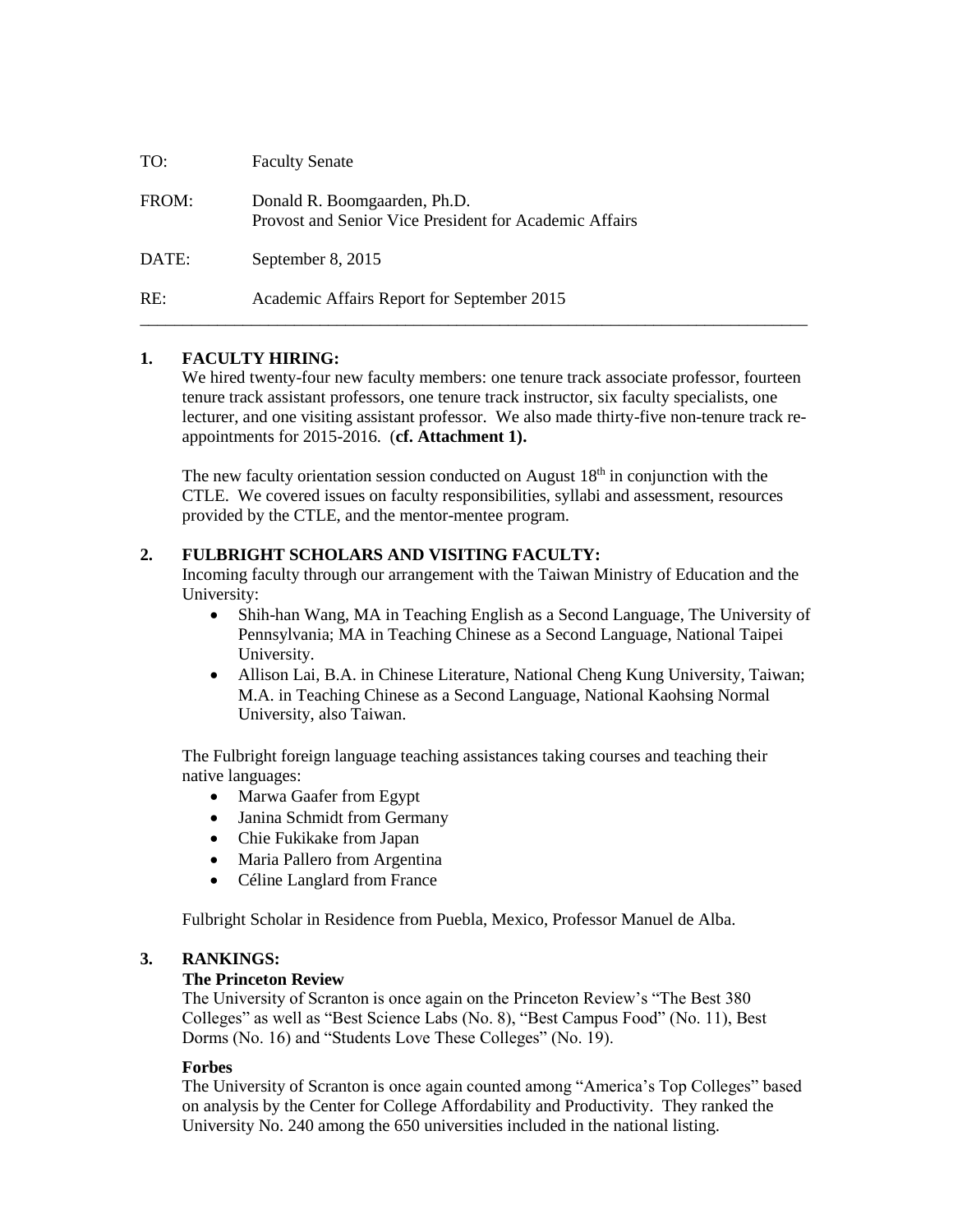#### **Money**

*MONEY* magazine ranked the University No. 167 of the 736 colleges it listed as "Best Colleges for your Money" publication

#### **Brookings Metropolitan Policy Program**

The University of Scranton placed among the top 50 colleges in the nation based on its earning scale for alumni at mid-career level

#### **4. FACULTY DEVELOPMENT: Faculty Grants:**

During the 2014-2015 academic year the following grants were awarded to our faculty: Eight Intersession Grants; Eight Summer Grants; Three Clavius Grants; and three University of Scranton/Marywood Cooperative Grants. The Office of Research and Sponsored Programs awarded nine Summer Presidential Scholarships

#### **Faculty Travel:**

Faculty Travel funds supported 176 faculty traveling to 235 conferences in 2014-2015.

#### **Sabbaticals:**

The following faculty will be taking sabbaticals during the 2015-2016 academic year:

#### **Fall 2015**

Lori Bruch John Deak Roy Domenico Antoinette Glover Thomas Hogan Richard Klonski Sufyan Mohammed

## **Academic Year 2015-2016**

Maureen Carroll Will Cohen Shuhua Fan Jean Harris Christian Krokus

#### **Spring 2016**

Timothy Casey Harry Dammer LeeAnn Eschbach Barry Kuhle Gary Kwiecinski Robert Parson

**(AY 2015-2016 cont.)** Jessica Nolan Yamile Silva Hank Willenbrink

#### **Intersession/Summer 2016** Donna Witek

# **5. ACADEMIC AFFAIRS UPDATES:**

### **The Office of Educational Assessment**

The Office of educational Assessment completed a successful first year. The Director and Faculty Fellows worked to provide guidance and assistance to programs as they developed concrete assessment plans and completed assessment activities during the 2014-2015 academic year. Dr. Cyrus Olsen joined the team as the Director of General Education Assessment. Dr. Olsen earned his graduate degrees in Theology from Oxford University, and is currently tenured in the Department of Theology/Religious Studies at the University of Scranton, where he has served since 2006. His primary areas of academic research are in modern intellectual history, with an emphasis on the relationship between Christianity and culture. Dr. Olsen brings with him experience on the Faculty Senate Curriculum Committee, an interim Directorship of the MA in Theology/Religious Studies, as well as service for Middle States committees specifically related to General Education. Staff from CAS and CTLE collaborate with OEA to advance faculty development in assessment skills. He is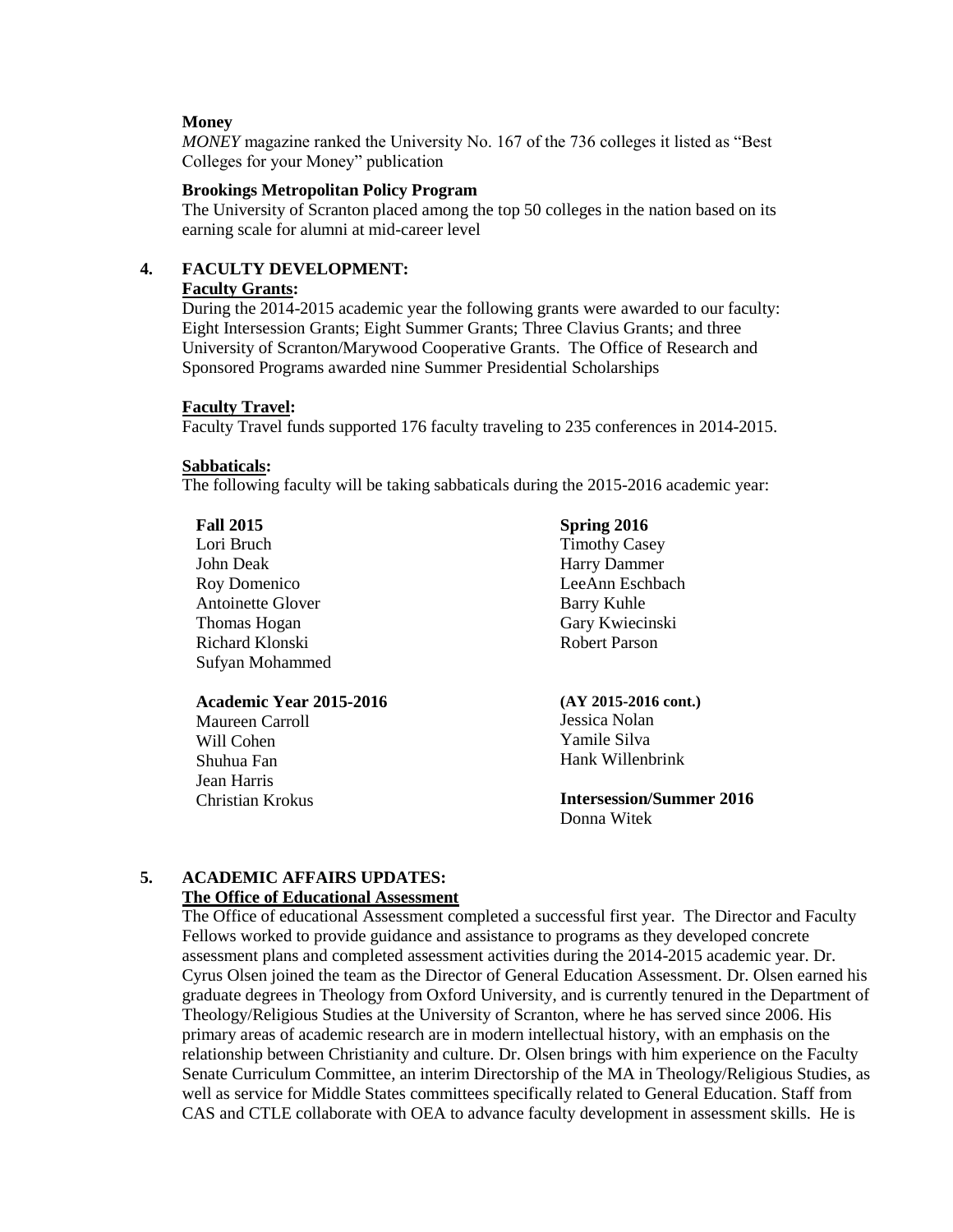already working closely with the GE Assessment committee to identify and develop effective ways to assess student learning across the GE program. To begin the 2015-2016 academic year, OEA was especially pleased to fund 12 faculty and staff members to attend the second annual conference on assessment at Drexel University in September - *Assessment for Student Success: Building Academic Innovation & Renewal*.

In addition, our efforts continue to focus on the Middle States' site team report. We are on track to submit a monitoring report in April 2016, and progress on the MSCHE's recommendations is going well. The work resulted in key accomplishments including:

- Established the Assessment Advisory Committee (AAC)
- Participated in several national assessment conferences
- Offered the Intersession Assessment Institute for faculty development in program assessment
- Developed a comprehensive plan for assessment of student learning across the University
- Received endorsement of the Faculty Senate to designate General Education a Program
- Funded five OEA Grants for Faculty to attend assessment conferences or to receive additional training in assessment methods
- Identified and continue to investigate assessment platforms
- Conducted 13 consultation visits with programs in CAS & PCPS and participated in regular college meetings on assessment and curriculum.

#### **Chairperson List**

A retreat for department chairs held on August  $19<sup>th</sup>$  included presentations by Mr. Steinmetz on our financial situation, Ms. Cullen-Brown on the transition from CGCE to Graduate and Continuing Education, Ms. Yerkes on the Strategic Plan, Mr. Zaboski on enrollment, Dr. Goldschmidt, on the use of rubrics to assess a PLO, Atty. LaPorta, Title IX, Drs. DiMattio and Harrington on assessment and Mr. Walsh on operations support for chairs.

For a list of the Chairpersons for 2015-2016 (cf. Attachment 2).

#### **Colleges**

#### *College of Arts & Sciences*

 Sister Helen Prejean, C.S.J will deliver the fourth annual Ignatian Values in Action Lecture on September 21, in conjunction with this year's Royal Read, *Dead Man Walking: An Eyewitness Account of the Death Penalty.* Sister Helen will also be featured at a Community Breakfast, sponsored jointly by the College of Arts and Sciences and the Office of Community Relations. The topic is "Dead Man Walking--The Journey Continues."

#### *Panuska College of Professional Studies*

- The dedication of the Edward R. Leahy Jr. Hall will be September 18, 2015. In honor of the dedication donations to the Alice V. Leahy Food and Clothing Pantry will be accepted beginning September 18<sup>th</sup> from 9:30am to 3:00 pm and will continue throughout the year at the Leahy Community Health and Family Center.
- Donations of new or gently used children's books begins September  $29<sup>th</sup>$  as part of the Class of 2019s Blessing of the Books Project. Look for purple container around campus. Blessing of the Books Project for the Class of 2019.
- The 14<sup>th</sup> Annual Northeastern U.S. Conference on disability is scheduled for October 21, 2015.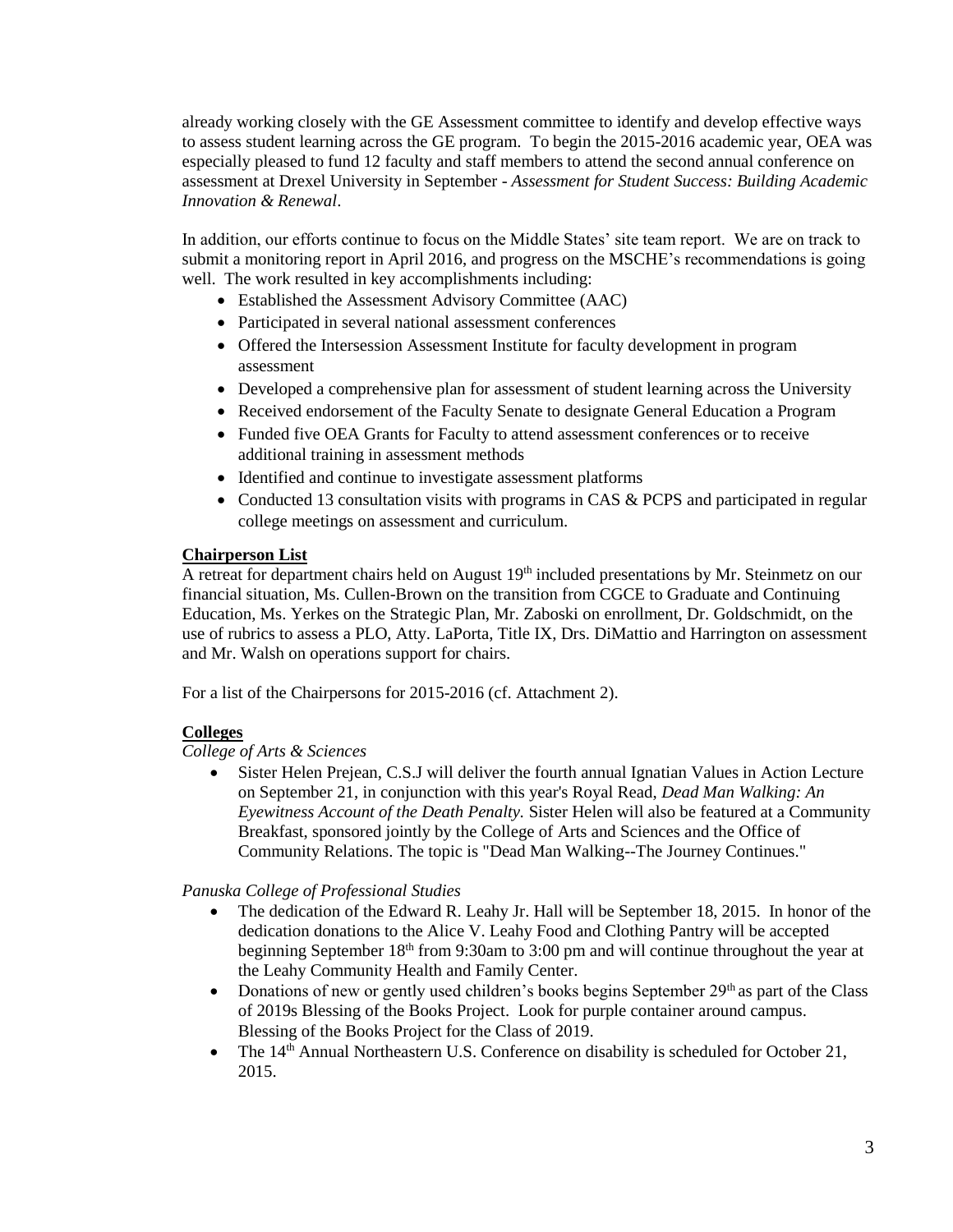#### *Kania School of Management*

 Douglas M. Boyle, D.B.A., CPA, CMA, Accounting Professor was presented with the Outstanding Accounting Educator Award from the Pennsylvania Institute of Public Accounts. The award recognizes one full-time PA college or university accounting educator who has distinguished himself or herself in the classroom while being actively involved in the accounting profession. Scranton is the only institution to have its faculty receive this award three times.

#### *Library*

- With the recent success of the Reilly Learning Commons, work began to make the second floor of the Library accessible 24/7. A Library Staff Task Force resolved quickly renovations, security and maintenance issues, closing procedures, and other incidental details, and we opened the second floor 24/7 on August 23, 2015. This new change provides seating capacity for more than 300 students. These enhancements were all funded from a Friends of the Weinberg Library gift and from the Library's Twentieth Anniversary Capital Campaign.
- The Library's Digital Services department is actively involved in the ongoing development of a Pennsylvania state service hub for the Digital Public Library of America (DPLA). The successful implementation of a service hub will allow the Library to expose its digital collections to new audiences via the DPLA interface.
- The Library and the Information Resources Division conducted the national survey, MISO, during the spring 2015 semester. The MISO Survey is a web-based quantitative survey designed to measure how faculty, students, and staff view library and [computing services](http://www.misosurvey.org/) in [higher education.](http://www.misosurvey.org/) We plan to use the results to further strengthen library resources and services.
- The second in the annual [Jay Nathan, PhD. Visiting Scholar Lecture Series](http://www.scranton.edu/academics/wml/events-and-programs/jay-nathan/index.shtml) "Mongolia: History, Culture and Transformation" took place during the spring 2015 semester. This annual program is a very nice fit for the themes of an engaged, integrated and global student experience in the University's new Strategic Plan. We look forward to the next lecture "Thailand: Tradition vs. Modernization" scheduled for April 6, 2016 a t 5:30 pm in the Rev. Bernard R. McIlhenny Ballroom.

#### **6. CAREER DEVELOPMENT AND INTERNSHIP INITIATIVES:**

- The Center for Career Development has expanded the Internship Training Program (ITP) to include industry-specific site visits as a result of collaborations with the University's Director of Corporate and Foundation Relations i.e., Prudential will host ITP students for Fall 2015.
- Collaborative efforts with the Dean of Arts and Sciences have resulted in greater focus on career preparation and internship training for general biology majors not intending to pursue professional school upon graduation.
- Fall 2015 Job and Internship Fair is set to coincide with Fall Business Expo. Over 50 employers have registered and more have inquired about participation in the larger spring fair.
- 55% of respondents (N=403) of the Class of 2015 First Destination survey reported completing at least 1 internship during their undergraduate experience; of those, 37% had more than 1

# **7. PROVOST EVENTS AND DEADLINES:**

## **Intersession Grants Proposals:**

The deadline for submission of Intersession Grant Proposals is October 5, 2015.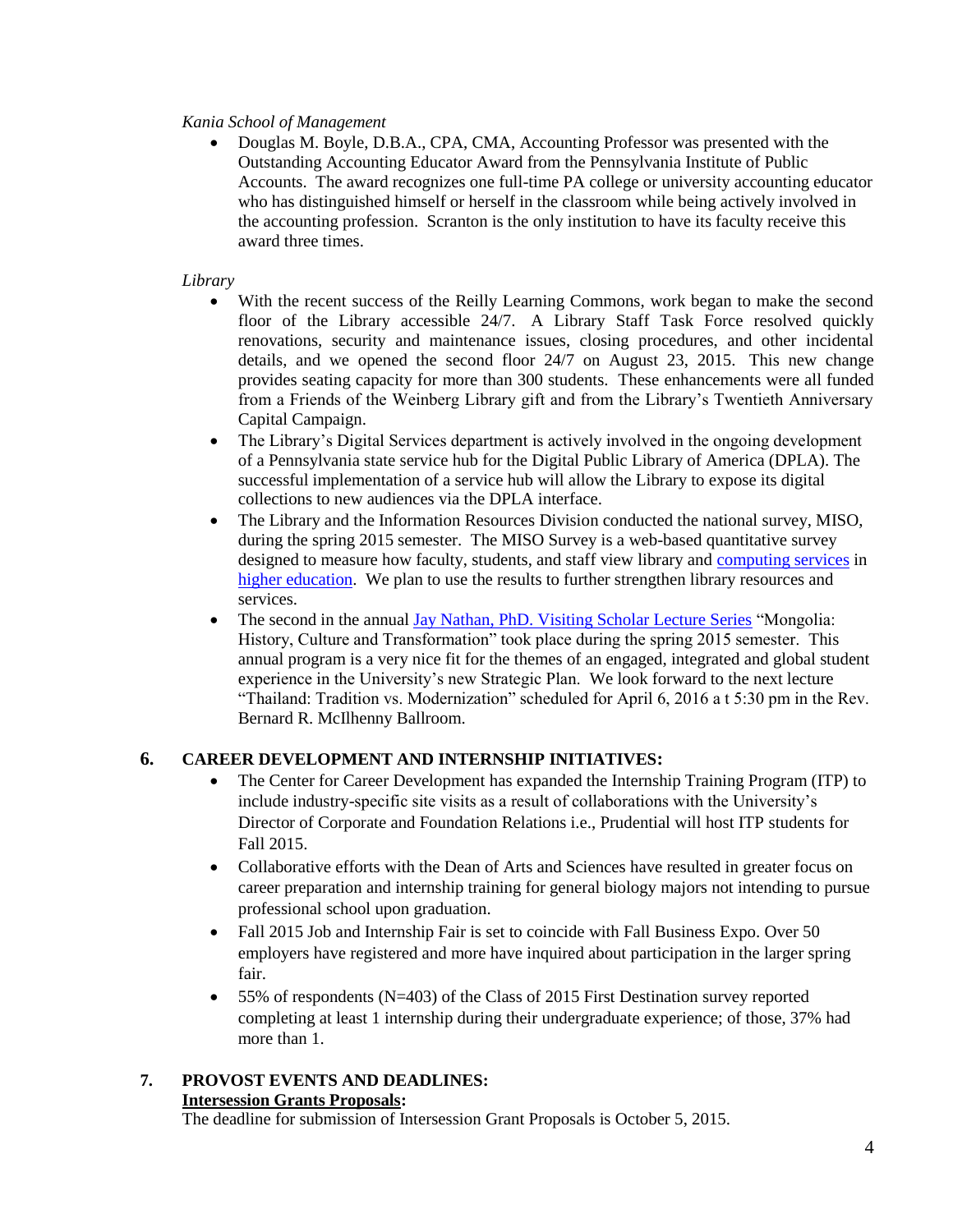#### **Rank and Tenure:**

The timeline for application for rank or tenure was distributed the first week of school and is available on the Provost's website. The deadline for faculty members to inform my office of her or his intent to apply is Friday, September  $26<sup>th</sup>$  and dossiers are due on Friday, October  $30<sup>th</sup>$ . A public meeting designed to inform faculty of the rank and tenure policies and procedures will be held on Tuesday, September 22<sup>nd</sup> at noon in the Provost's Conference Room.

#### **8. INTERNATIONAL PROGRAMS AND SERVICES:**

#### **International Students**

Twenty-eight exchange students from eight different countries are studying at The University of Scranton during the fall 2015 semester. In addition, there are thirty-nine new international students (Thirty-one graduate students and eight undergraduates) who are newly enrolled in degree programs. These degree-seeking students come from eleven different countries.

#### **International Scholars**

Also in fall 2015, the University has three visiting international scholars, from Mexico (in the Department of World Languages and Cultures), the Peoples' Republic of China (in the Kania School of Management), and from Taiwan (teaching Mandarin at the Howard Gardner School). The Department of World Languages and Cultures is also hosting five Fulbright Teaching Assistants – from Egypt, Germany, Japan, Argentina and France.

#### **9. SCHEMEL FORUM:**

- The Schemel Forum: in collaboration with the Lackawanna Bar Association and the Hoban Lecture Series, was to sponsor a lecture by Senator George Mitchell, but the event was cancelled due to a death in the Senator's family. It will be rescheduled. We are also collaborating with the Panuska College and the office of Community Affairs within the University and The Commonwealth Medical College and WVIA on other programs.
- We will, as in the past, offer a fall semester packed with programs that feature our own faculty and nationally and internationally renowned scholars, journalists and civic and political leaders. While it is a program designed for out of school adults from throughout the region, faculty, students and administrators are welcome to all events at no charge—with the exception of the twice-a-year bus trip. World Affairs luncheons and University for a Day are recorded and aired by Electric City TV, our public cable channel, and attract a wide range of people in the region who are our "distance learners."

#### **10. PERFORMANCE MUSIC:**

In addition to the regular weekly ensembles rehearsal schedule, student coaching, and dress rehearsals of student ensembles, as well as operational/administrative tasks of the department, the following special programs and performances were offered by the Performance Music department from September 11, 2015 through December 13, 2015.

**September 11, 2015** In Concert: Professor Adrian Cunningham and His Old School **September 19, 2015** In Concert: Concert Choir and Jazz Band with guest soloist Wycliffe Gordon and Loren Schoenberg **September 30, 2015** In Recital: Matt Hoffmann **October 11, 2015** "What Makes it Great? The Music of Duke Ellington"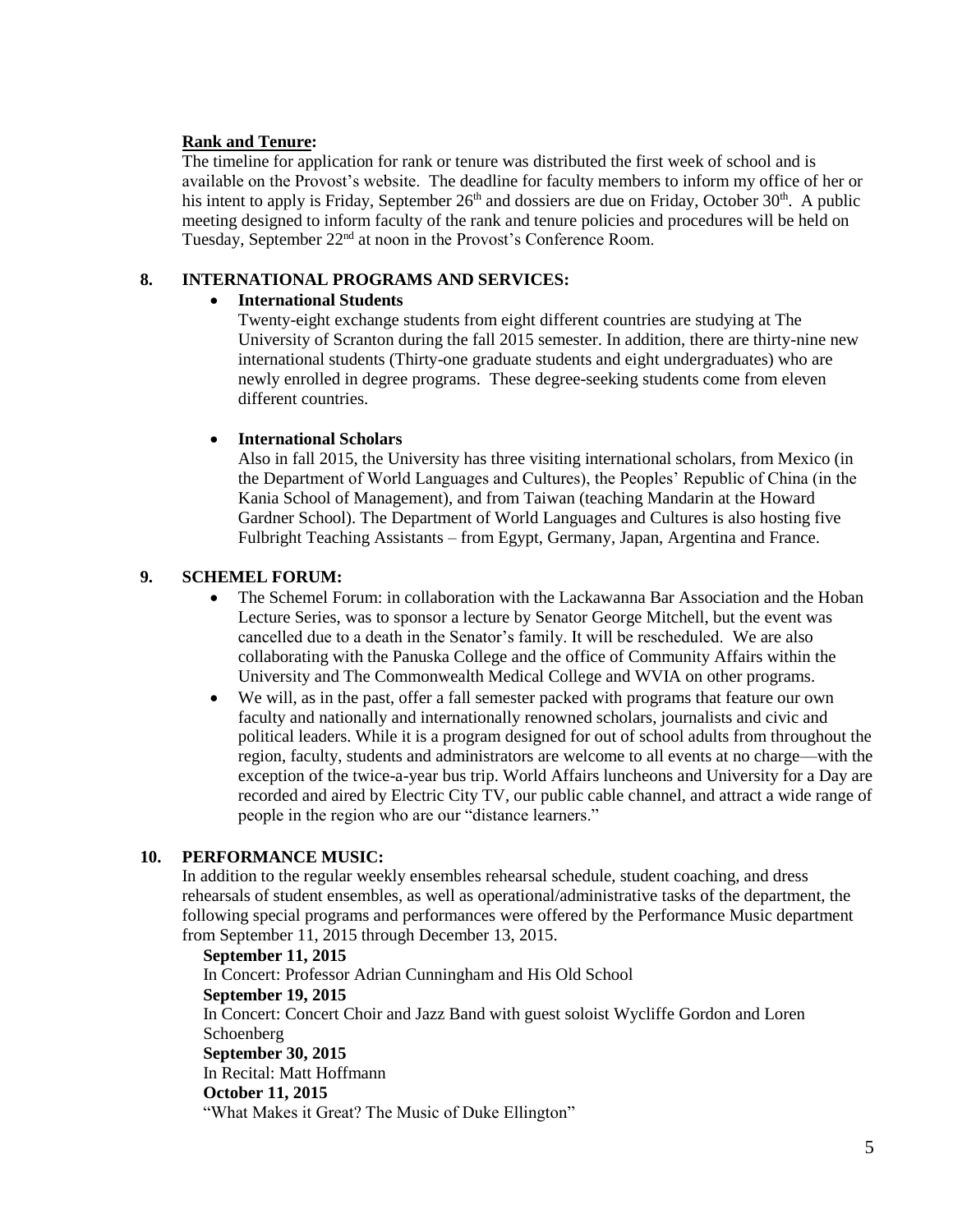Rob Kapilow with Kyle Athayde Dance Party **October 14, 2015** General Recital: featuring Performance Music student musicians **October 25, 2015** In Recital: Adam Birnbaum **November 1, 2015** In Concert: Jazz Band with guest soloist Aaron Diehl

**November 8, 2015**

In Recital: Greg Zelek **November 14, 2015**

In Concert: Concert Band

**November 18, 2015**

In Concert: String Orchestra

**November 22, 2015**

Generations Sing XIV: Concert Choir performs with their host The Catholic Choral Society and other guest choirs at St. Peter's Cathedral

#### **December 5, 2015**

48th Annual Noel Night Singers and Chamber Ensembles

**December 14, 2015**

EMPTY STOCKING FUND BENEFIT CONCERT

The Scranton Brass Orchestra (Admission: one new child's toy or piece of child's clothing or cash donation.)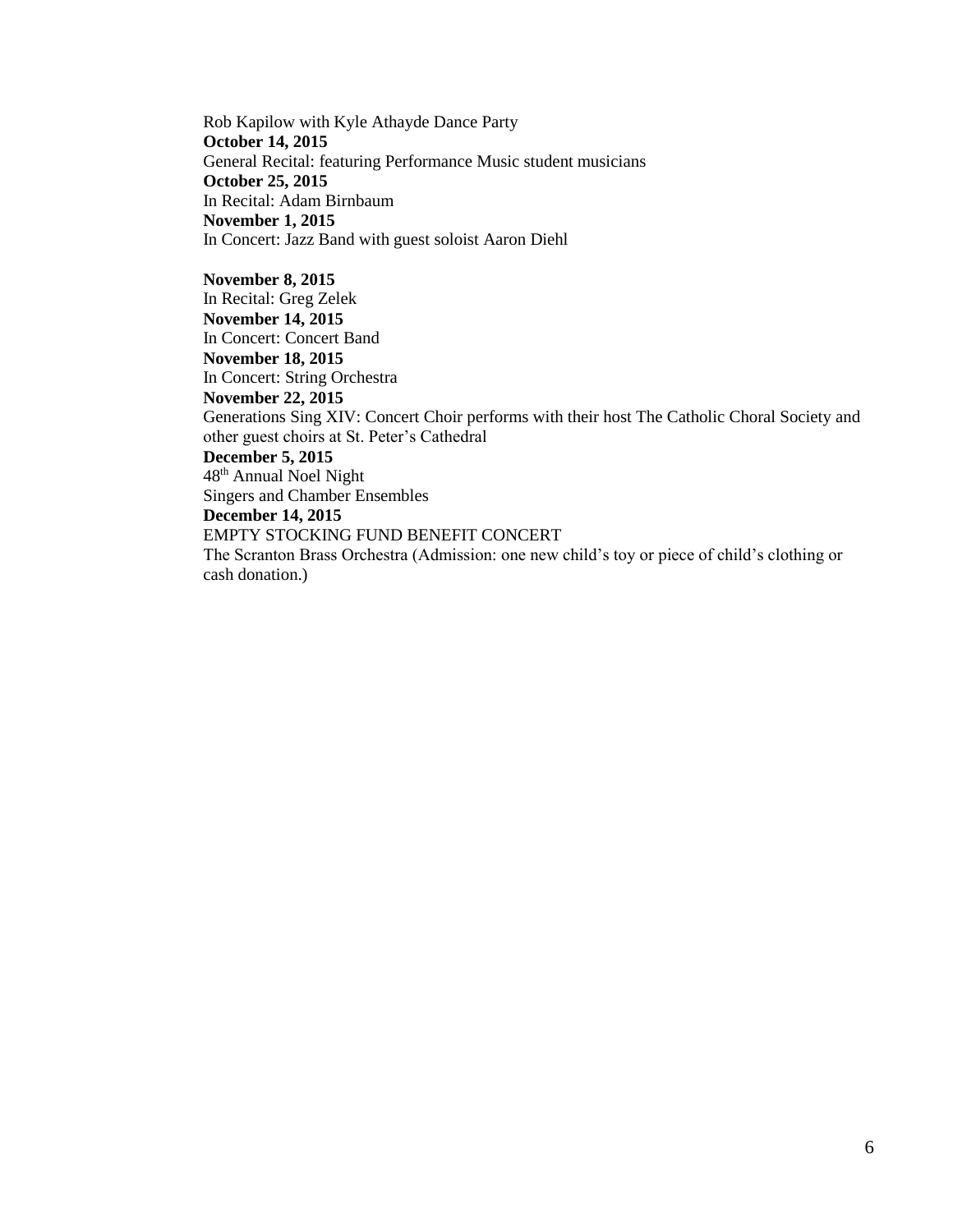# **New Faculty List 2015-2106**

| <b>FIRSTNAME</b> | <b>LASTNAME</b>  | <b>RANK</b>                | <b>DEPT</b>                              |
|------------------|------------------|----------------------------|------------------------------------------|
| Peter            | Andersen         | <b>Assistant Professor</b> | Management, Marketing & Entrepreneurship |
| Duane            | Armitage         | <b>Assistant Professor</b> | Philosophy                               |
| Susan            | Boafo-Arthur     | <b>Assistant Professor</b> | Counseling & Human Services              |
| Matthew          | <b>Briel</b>     | Visiting Instructor        | Theology/Religious Studies               |
| Hyuk Jun         | Cheong           | Instructor                 | Communication                            |
| Chandra          | Dombroski        | <b>Faculty Specialist</b>  | <b>Occupational Therapy</b>              |
| Tracie           | <b>Haines</b>    | <b>Faculty Specialist</b>  | Exercise Science & Sport                 |
| Lisa             | Kozden           | <b>Faculty Specialist</b>  | <b>Occupational Therapy</b>              |
| Michael          | Landram          | <b>Assistant Professor</b> | Exercise Science & Sport                 |
| Rodeen           | Lechleitner      | <b>Faculty Specialist</b>  | Exercise Science & Sport                 |
| Mahri            | Leonard-Fleckman | <b>Assistant Professor</b> | Theology/Religious Studies               |
| Amanda           | Marcy            | <b>Faculty Specialist</b>  | Accounting                               |
| William          | Miller           | <b>Faculty Specialist</b>  | Health Administration & Human Resources  |
| Jo Ann           | Nicoteri         | <b>Assistant Professor</b> | <b>Nursing</b>                           |
| Patrick          | Orr              | <b>Assistant Professor</b> | Psychology                               |
| Adam             | Pratt            | <b>Assistant Professor</b> | History                                  |
| Katherine        | Purswell         | <b>Assistant Professor</b> | Counseling & Human Services              |
| Catherine        | Richmond-Cullen  | <b>Assistant Professor</b> | Education                                |
| John             | <b>Sailors</b>   | Associate Professor        | Management, Marketing & Entrepreneurship |
| Juan             | Serna            | <b>Assistant Professor</b> | Physics                                  |
| <b>Nicholas</b>  | Sizemore         | <b>Assistant Professor</b> | Chemistry                                |
| Matthew          | Socha            | <b>Assistant Professor</b> | Biology                                  |
| Katherine        | Stumpo           | <b>Assistant Professor</b> | Chemistry                                |
| Gretchen         | Welby            | Lecturer                   | Biology                                  |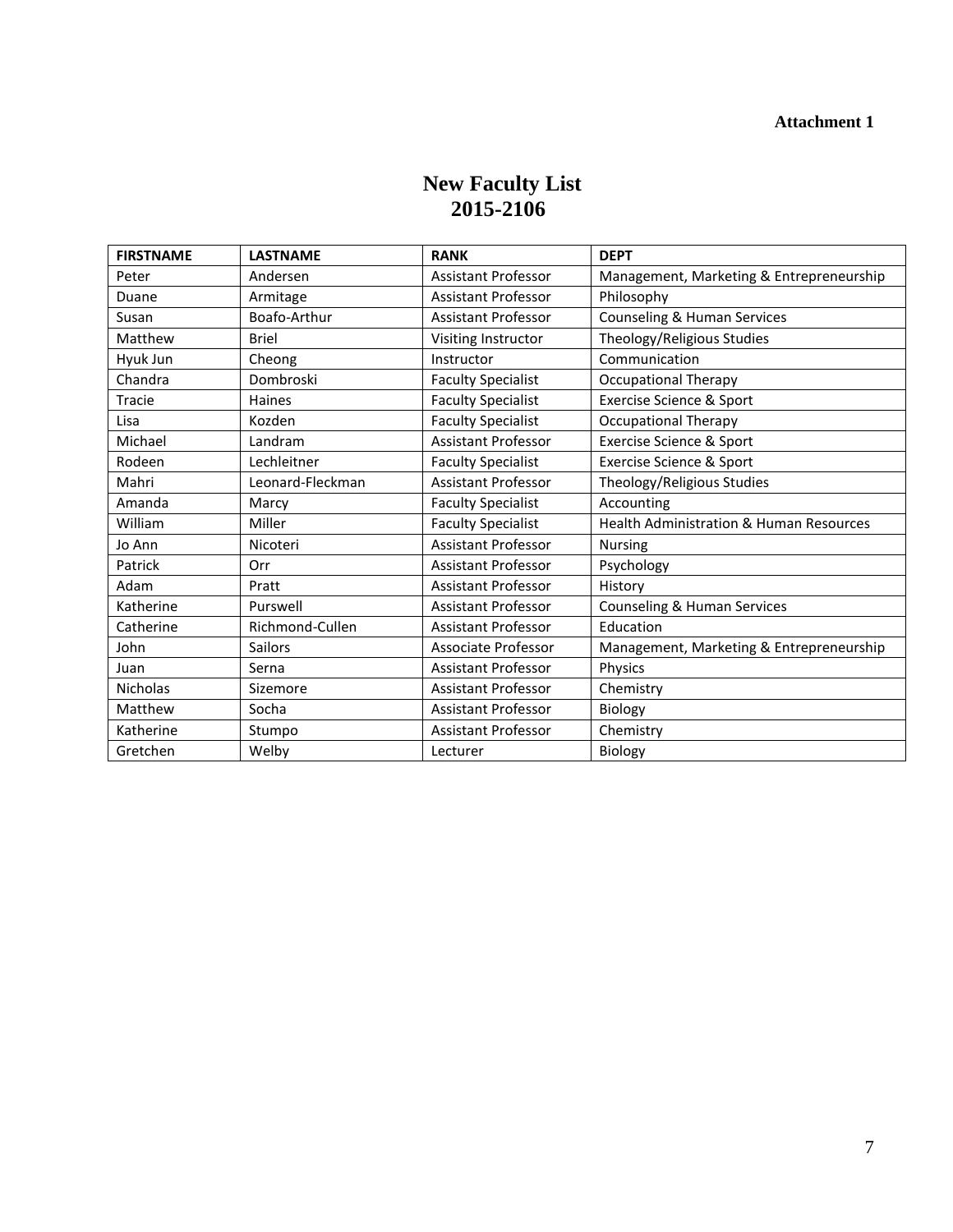#### **Attachment 2**

# **COLLEGE DEPARTMENT CHAIR DATE OF ELECTION**  CAS Biology Dr. Terrence Sweeney 2014 CAS Chemistry Dr. Joan Wasilewski 2013 CAS Communication Dr. Howard Fisher 2015 CAS Computing Science Prof. Richard Plishka 2014 CAS English & Theatre Dr. Rebecca Beal 2014 CAS History Dr. David Dzurec 2015 CAS Latin American & Women's Studies Dr. Jamie Trnka 2014 CAS Mathematics Dr. Thomas Shimkus 2014 CAS Philosophy Dr. Patrick Tully 2013 CAS Physics/EE Dr. Christine Zakzewski 2014 CAS Political Science Dr. Michael Allison 2014 CAS Psychology Dr. James Buchanan 2014 CAS ROTC Lars A. Wendt 2014 (Military Science) Appointed

# **DEPARTMENTAL CHAIRPERSONS 2015-2016**